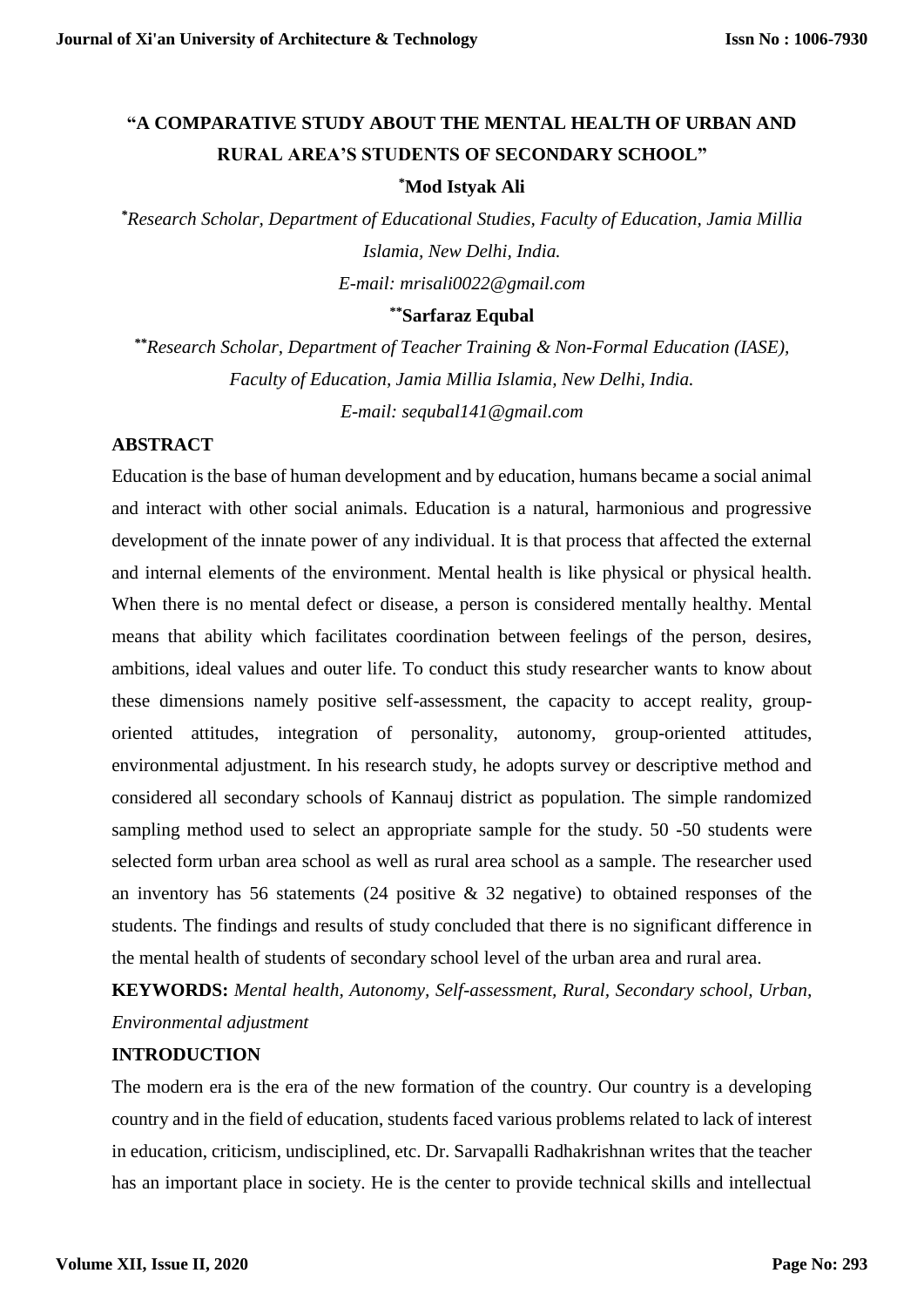traditions from one generation to the second generation and also helps to keep the efforts of civilization burning. With the development of democracy in India, the importance of education is increasing data by day. After the economic and social problems of the country, education is probably the main subject on which so much thought is being done today. In such a situation, it is necessary to study the current education and students 'problems, situations and events to solve various education problems of the country appropriately. Education is the base of human development and by education, humans became a social animal and interact with other social animals. Education is a natural, harmonious and progressive development of the innate power of any individual. It is that process that affected the external and internal elements of the environment. With the help of education, teachers give a suitable environment to the students to enhance and explore their learning and became an innovative and productive citizen to our country.

Education is necessary for the multifaceted development of the child's personal and society because education is considered to be the process of complete development of the person by which the child can move the pace of his life in the right direction. Modern education is childcentered and hence the student is the main one. Different types of adverse conditions have their effect on students like improper behavior of teachers, social, economic conditions, family environment, and mental health, etc. in all these, mental health is good for the educational achievement and social adjustment. Concerning health, there is a belief that being "free from diseases" is considered healthy. Mental health is like physical or physical health. When there is no mental defect or disease, a person is considered mentally healthy. Sometimes individuals' way of thinking also stresses their instincts and mannerisms and also hinders them from achieving the main purpose of life. These situations and behaviors are unusual. Mental health is not a sign of not having normal behavior. Not being efficient in the behavior of a person also indicates mental health is abnormal. The person is also unusual behavior mentally to be unhealthy.

Each study has certain objectives. The study implies showing the direction to development "the objectives are to ensure the direction of progress towards progress". Society is changeable with the change of time, there are changes in society. Therefore, this change takes place in the economic and political, cultural structure of the society. A human being is the basic member of this changing society, so in the absence of changes in society, one cannot remain untouchable. In the present time, human life has become comparatively more extended, but as his life grew in the periphery his problems also increased day by day. If he became successful to solve new problems, then he can have adjusted himself in the environment. It is said that a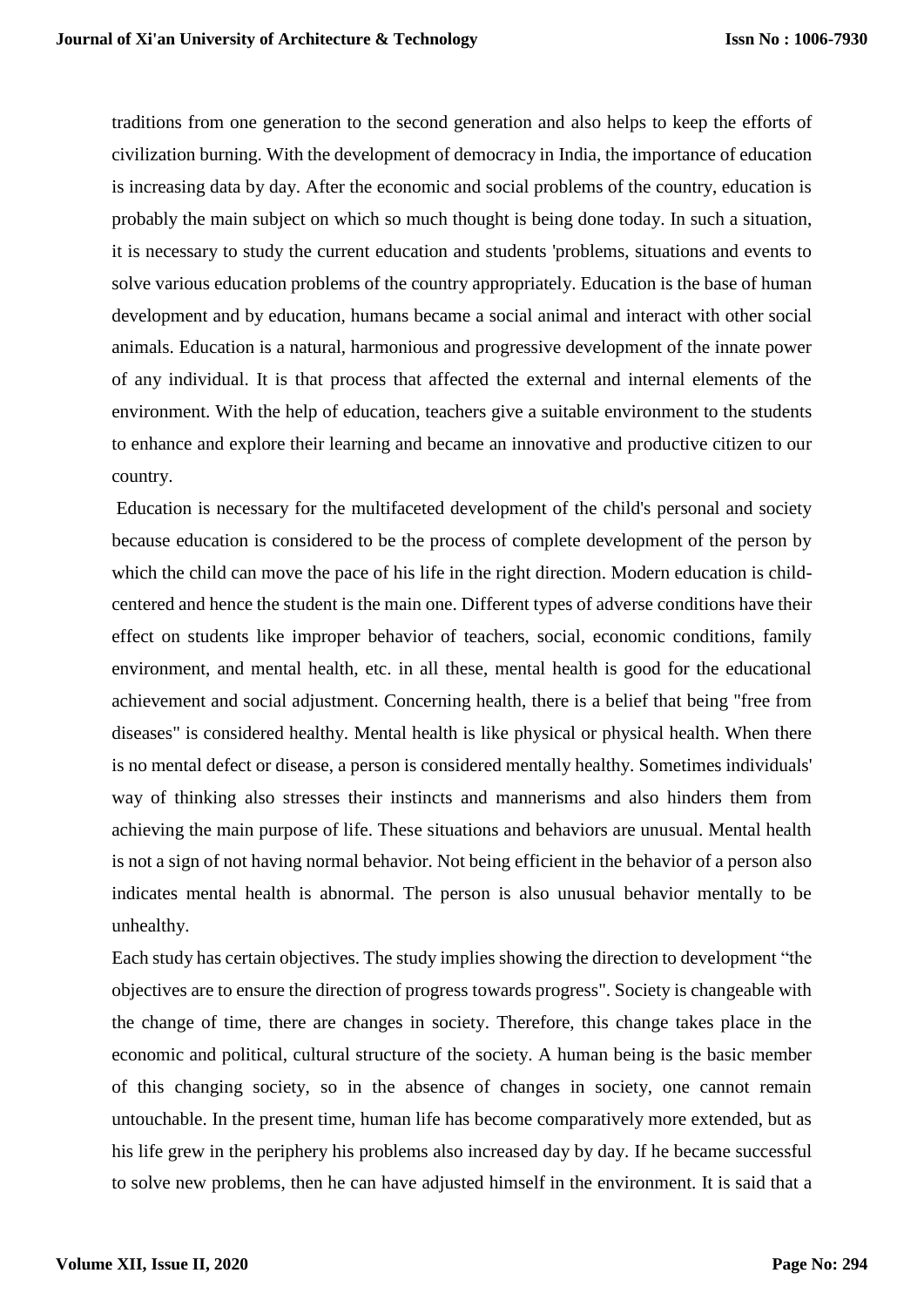healthy mind resides in a healthy body. The person performs whatever task he does on his brain's signal or according to his mind. If our mind is not healthy then we will not be able to do any work properly. Individuals whose brain is not healthy they cannot successfully cope with different situations of life. Children come from different environments and circumstances in the school whose interests, aptitude, attitude, health, etc. are different. The mental health of the child is affected by his educational achievement, mentally healthy students have higher educational achievement in school. A student who adjusts well under different circumstances is easily successful in reaching their goals. For the social, economic, religious, political character, physical and cultural development of an individual or student, it is necessary that he has good mental health or he is fit by mentally.

In the modern teaching world, students are facing new problems every day and only the student who has good mental health can succeed in facing them. By having good mental health, the student will be able to understand their problems, complete the task with interest and aptitude and if they have qualities like emotional balance, sufficient enthusiasm, confidence, social awareness, then they can perform their tasks well.

# **MENTAL HEALTH AND EDUCATION**

Mental health is the condition of a person in which he is from the environment. Consistently behaves balanced in daily life and confronts realities. It is the complete and harmonious functioning of a person. Cohesion or balanced activity means balancing one's physical body, balancing one's various mental activities and coordinating physical and mental actions and reactions. It is generally understood that when a person is free from any kind of mental illness. He is considered mentally healthy and its conditions called mental health. But some physicians think that mental health does not seem appropriate to say the absence of mental illness because in a mentally healthy person, symptoms of mental illness such as impulsivity, emotional, instability, insomnia, etc. are seen. Therefore, modern clinical psychologists defined criterion mental health as the main criterion of the capacity for ramification.

Mental development refers to an increase in mental powers that includes powers of sensitivity, perceptiveness, direct creation, observation, meditation, memory, imagination, thinking, reasoning, judgment, intelligence, language learning, etc. in fact, all-round development of students is possible when they are completely healthy both physically and mentally. The education process is related to the physical, mental, social and moral development of children.

#### **DEFINE MENTAL HEALTH**

**According to Kuppuswamy,** "Mental health means, the ability to balance feelings, desires, emotions, and ideals in daily life. It means the ability to face and accept realities of life."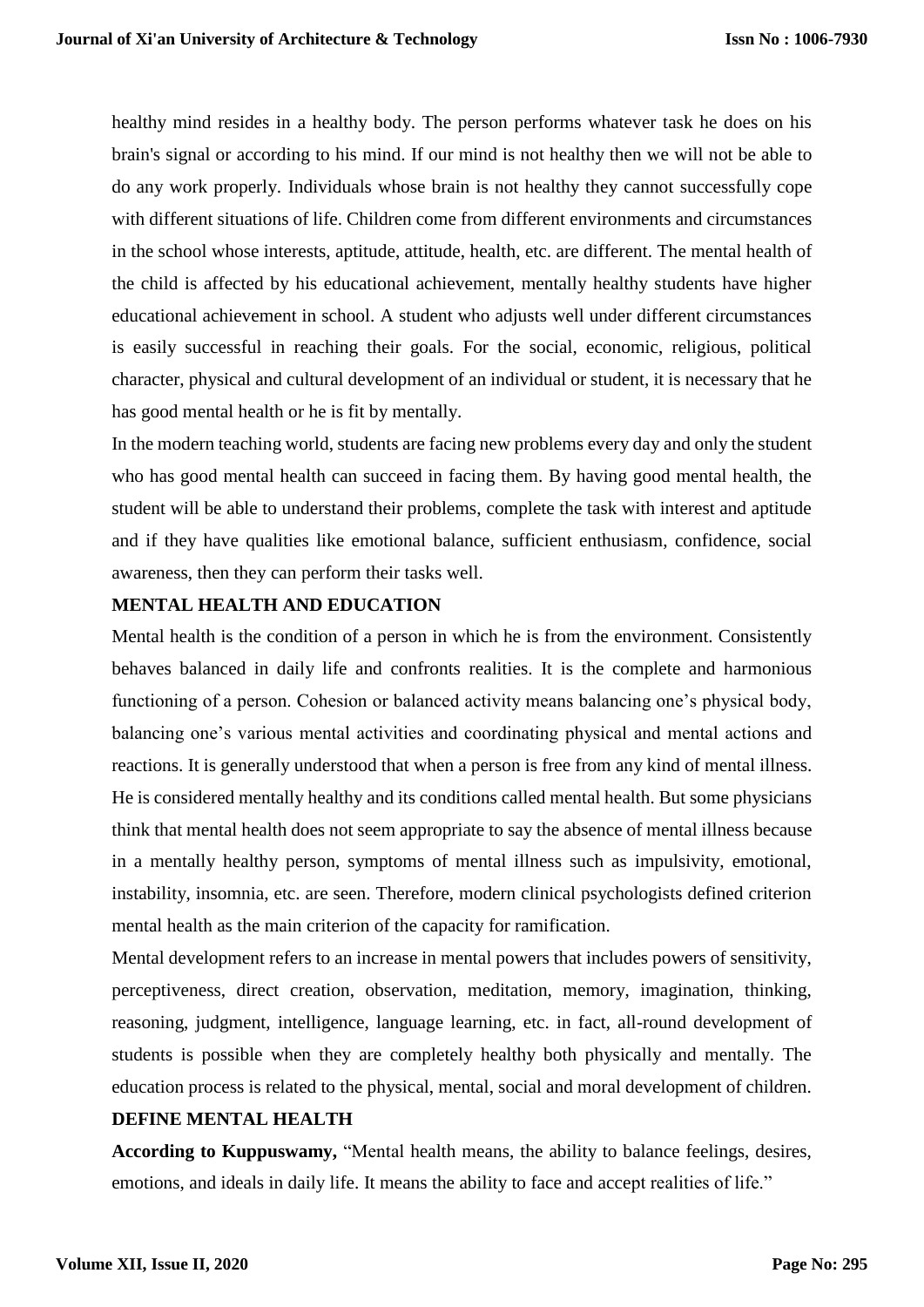**According to Ladell,** "Mental health means-the ability to have enough harmony with the environment on the surface of reality."

**According to Strenz,** "Mental health refers to learned behaviors that are socially compatible and that allow the person to cope adequately with their life."

In this research study, the researcher wants to know about the mental health of the urban area students as well as rural area students. Mental health is not a single term, it includes various dimensions like positive self-assessment, capacity to accept reality, group-oriented attitudes, total composition of personality, autonomy, attitudes which originated in group, their adjustment related to environment.

# **POSITIVE SELF-ASSESSMENT**

In this area, students' attitudes towards themselves have been studied. In this, their confidence, self-acceptance, self-introduction, sense of understanding themselves, how much they believe in their abilities, etc., come to know because a mentally healthy person gets to know his qualities and faults. He can objectively analyze his just and unfair actions. He accepts his faults as a path only and tries to improve his behavior.

# **CAPACITY TO ACCEPT REALITY**

The information has been taken in this area regarding their behavior in real circumstances and an attempt has been made to know how they view the events of family, society and the world.

# **INTEGRATION OF PERSONALITY**

In this field, the ability to understand students, exchange their feelings and opinions with others, attempts have been made to complete their work.

# **AUTONOMY**

Students believe in limiting their work and on whom they link it is appropriate to be more dependent on their progress, that is, they fully believe in their abilities about their progress or prefer to depend on others for their development. An attempt has been made to make it known. **GROUP ORIENTED ATTITUDES**

# In this area, attempts are made to know the views and interest related to students' participation in social areas. It is also known whether students are willing to participate in their collective activities and how much they participate in collective recreational activities.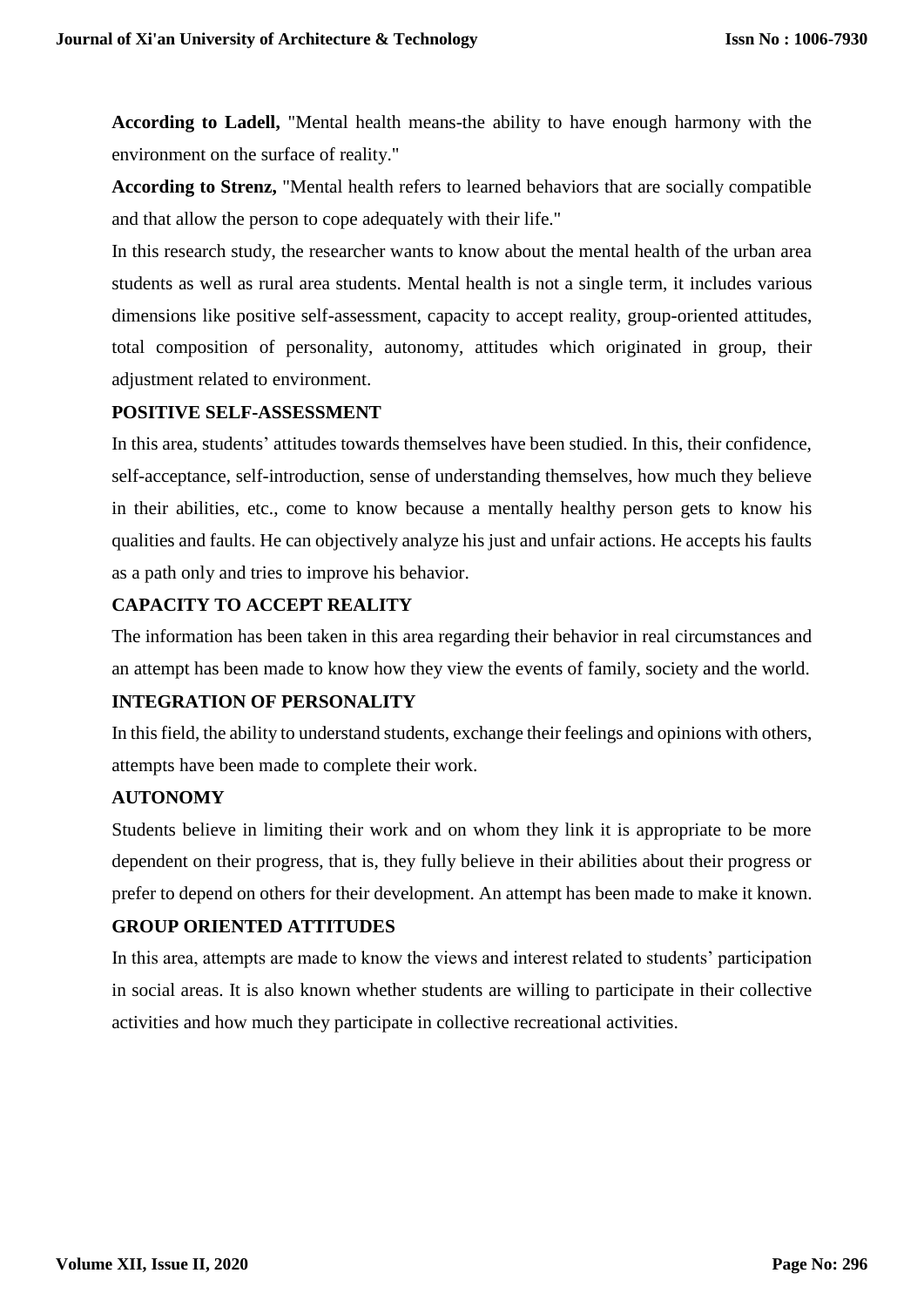# **ENVIRONMENTAL ADJUSTMENT**

The student has a direct connection with society and is also an important member and the recognition he gets from society. If he holds the view that society honors him because of his qualities, his soul-bearer gats a small bill, and he tries to do his work with more loyalty and dedication. If the society does not recognize the institution outside the scope of it but rejects it, then there is an anguish in the mind and nature of its functioning is blocked because the confidence, self-esteem of the students are important components of his personality and effect on his mental health, so all students' perspectives in this regard are important.

# **RESEARCH QUESTION**

What is the difference in mental health between students of the rural area and urban area secondary level schools?

#### **OBJECTIVES**

- To study the mental health of urban area's students of secondary level school
- To study the mental health of rural area's students of secondary level school
- To study the comparison of rural and urban area students of secondary level school

# **RESEARCH METHODOLOGY**

In this research study, the researcher wants to solve present time problems so he adopts a survey or descriptive method to conduct this study. This type of study mainly selected a sample according to factors and concepts related to problems and its related reliable and validate test administered on those samples. Based on the test manual given numbering to the responses of students and use suitable statistics methods to analyze the collected data.

#### **HYPOTHESIS**

H0: There is no significant difference in mental health between urban and rural area students.

# **POPULATION**

Population of study considered all the secondary level schools in Kannauj district of Uttar Pradesh.

#### **SAMPLING & SAMPLE**

The researcher used a simple randomized sampling method to select a sample from a representative population. 50 -50 students were selected form both the groups.

| Urban area students of secondary schools |                        |  | Rural area students of secondary<br>schools |  |                           |
|------------------------------------------|------------------------|--|---------------------------------------------|--|---------------------------|
| <b>Schools Name</b>                      | <b>No. of Students</b> |  | <b>Schools Name</b>                         |  | No. of<br><b>Students</b> |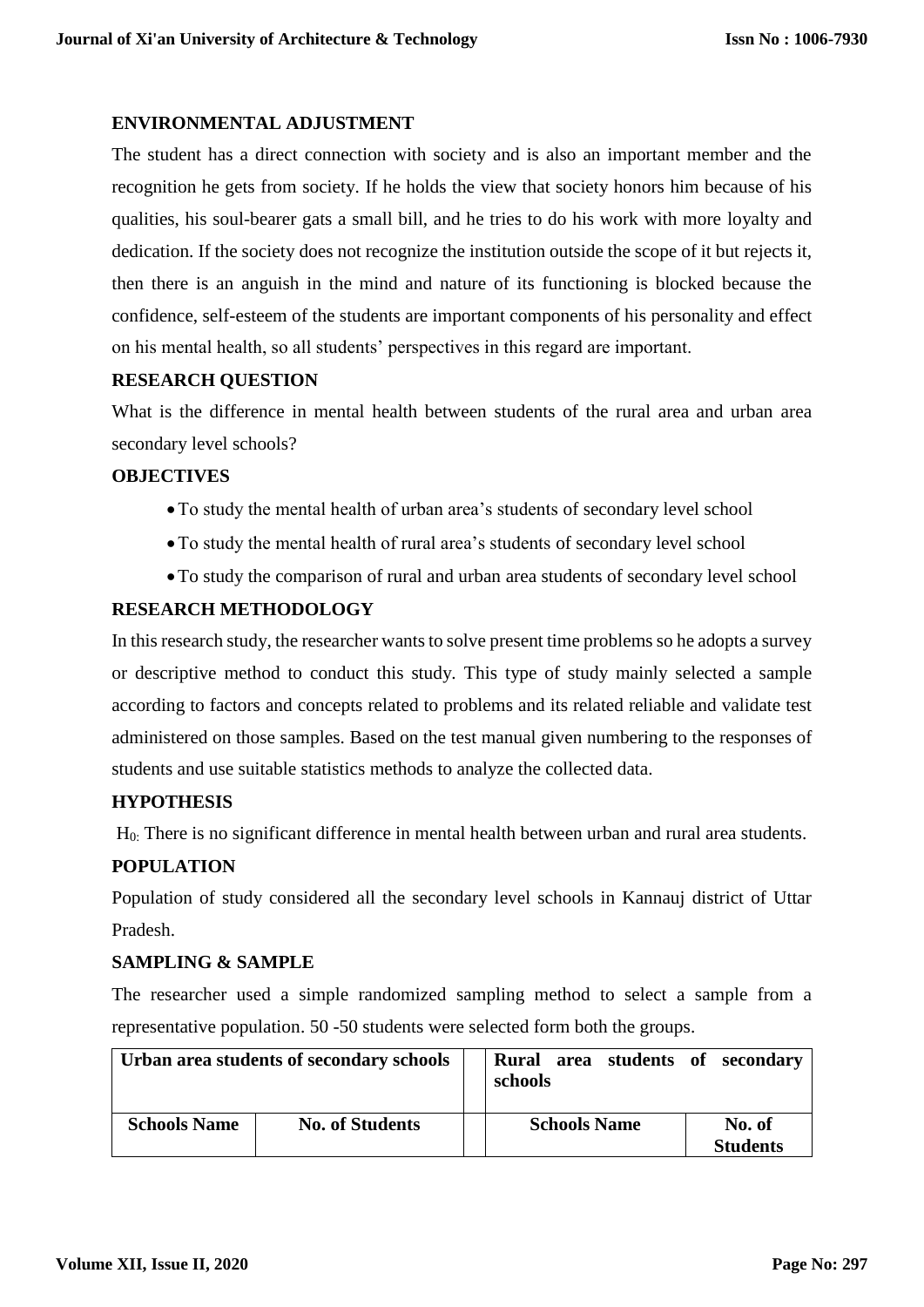| R.B.I.C.<br>Saurikh, | 25 | G.B.I.C. Husepur<br>Saurikh, Kannauj | 25 |
|----------------------|----|--------------------------------------|----|
| Kannauj              |    |                                      |    |
| B.D.J.I.C.           |    | J.I.C. Khadini, Kannauj              |    |
| Chibbramau,          | 25 |                                      | 25 |
| Kannauj              |    |                                      |    |

**Table 1. (a)**

# **TOOL FOR DATA COLLECTION**

For this research study, the researcher used an inventory/questionnaire developed by Dr. Jagdish & Dr. Srivastava. This inventory has 56 statement (24 positive & 32 negatives) related to positive self-evaluation, capacity to accept reality, integration personality, autonomy, grouporiented attitudes, environmental adjustment. Inventory has four variable namely Age, Educational ability, and Sex. It was categorized in four rating scale like always, often, really and never.

# **RELIABILITY OF THE TOOL (INVENTORY)**

Reliability means stability in the results. It is also concern about repeatability of results. The split-half method used to calculate the reliability of used inventory and it was found overall 0.73.

| <b>Showing Reliability Coefficient</b> |                |  |  |  |
|----------------------------------------|----------------|--|--|--|
| <b>Dimensions of Mental Health</b>     | <b>R</b> Index |  |  |  |
| <b>Positive Self-evaluation</b>        | 0.75           |  |  |  |
| Capacity to accept the reality         | 0.71           |  |  |  |
| Integration of personality             | 0.72           |  |  |  |
| Autonomy                               | 0.72           |  |  |  |
| Group-oriented attitudes               | 0.74           |  |  |  |
| Environmental competence               | 0.71           |  |  |  |
| <b>Overall</b>                         | 0.73           |  |  |  |

**Table 1. (b)**

# **VALIDITY OF THE INVENTORY**

Validity is an essential element for any questionnaire/ inventory because it gives the detail about that what is it measure and for which developing it to measure. It means measure what is intended to be measured. Although in this research study a causal relationship exits so the construct validity refers to use for validation of the questionnaire. This study coefficient of correlation method was used to calculate the construct validity of mental health inventory. Which was found 0.54.

# **ANALYSIS OF THE DATA**

For any research work, it is mandatory to analyze and explain the contents after compilation. Because without it, it is impossible to conclude research, so at the end of this study the analysis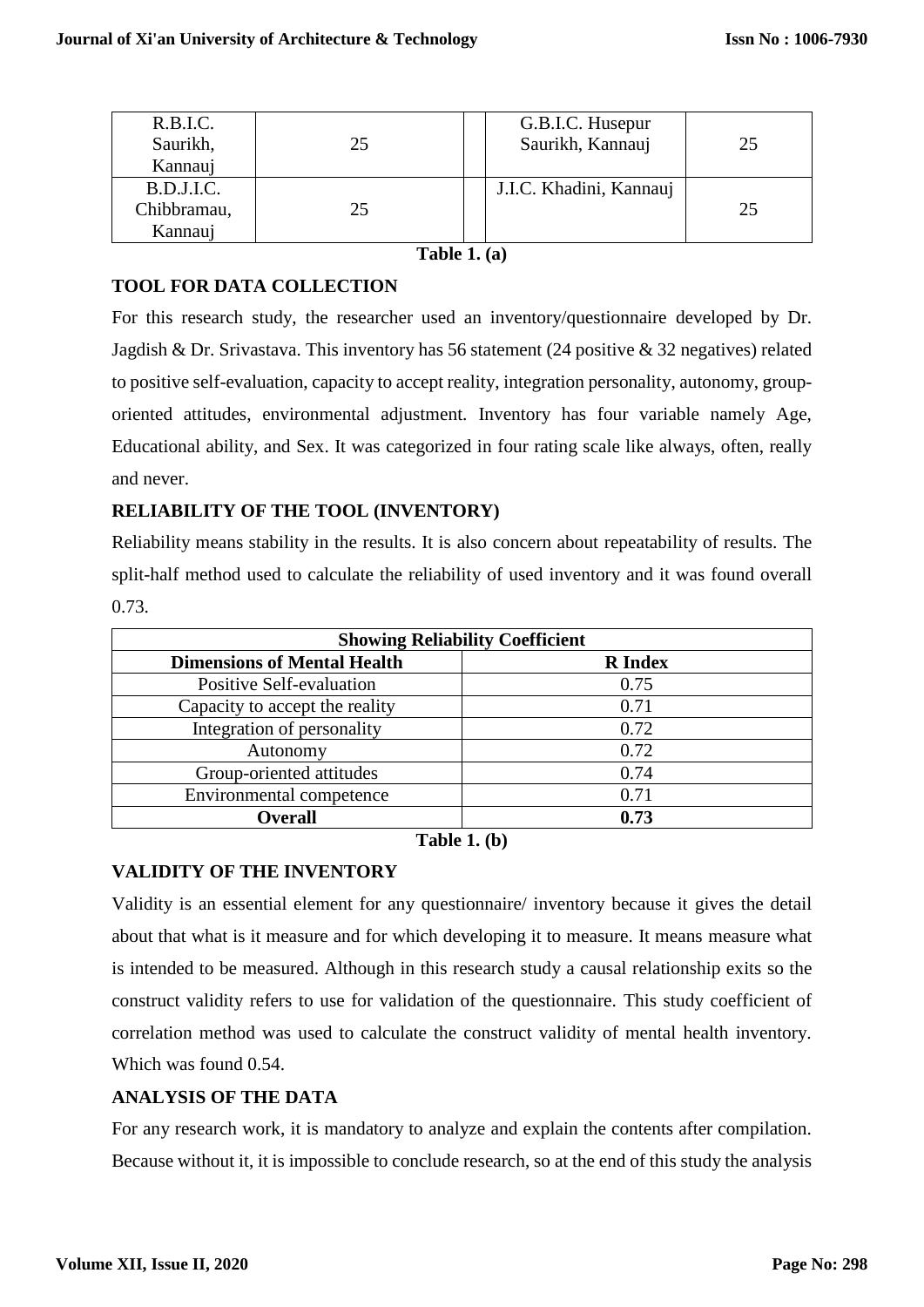of this data has been analyzed and explained. In this research study comparative study of mental health of students of the urban area and rural area of high school level in Kannauj district has been done and two groups (one group include 2 schools of the urban area & other groups include 2 schools of rural area) of students have been taken to study their views.

The value of the mean, standard deviation and t-ratio calculated of every filed and based on findings hypothesis of this research study was accepted and rejected. For the analysis of the data SPSS software used by the researcher.

t-ratio vale:

- $\checkmark$  Less than 1.96 means Non-significant and sub-hypothesis accepted
- $\checkmark$  More than 1.96 means Significant and sub-hypothesis rejected

| Group             | <b>Mean</b> | <b>Standard</b><br><b>Deviation</b> | t-ratio | Significant/<br>No<br><b>Significant</b> | <b>Hypothesis</b> |
|-------------------|-------------|-------------------------------------|---------|------------------------------------------|-------------------|
| Urban Area        | 30.80       | 4.71                                | 1.91    | No                                       | Accept            |
| <b>Rural Area</b> | 32.52       | 4.15                                |         | Significant                              |                   |

#### **Field 1. Positive Self-evaluation**

#### **Table 1. (c)**

Table 1. (c). represents that the mean value of the urban area students was 30.80 and the rural area was 32.52. the standard deviation of both groups was 4.71 & 4.15 respectively. Based on standard deviation when we calculated the t-ratio value researcher found it 1.91 which was very less on significance level 0.05 or 1.96. thus the sub-hypothesis was accepted regarding that there is no significant difference between positive self-evaluation of both groups.

| Group                                  | <b>Mean</b>    | <b>Standard</b><br><b>Deviation</b> | t-ratio | Significant/<br>No<br><b>Significant</b> | <b>Hypothesis</b> |
|----------------------------------------|----------------|-------------------------------------|---------|------------------------------------------|-------------------|
| <b>Urban Area</b><br><b>Rural Area</b> | 23.00<br>23.20 | 3.61<br>3.71                        | 0.27    | No<br>Significant                        | Accept            |
|                                        |                | $T = 11.471$                        |         |                                          |                   |

**Field 2. Capacity to accept the reality**

#### **Table 1. (d)**

Based on the above table result researcher found that the mean value of urban students group slightly less than the rural area students group so the value of t ratio was found 0.27 which was very less from the level of significance 0.05 or 1.96 value. Thus sub hypothesis that there is no significant difference between the capacity to accept reality of urban area students, as well as rural area students, was accepted.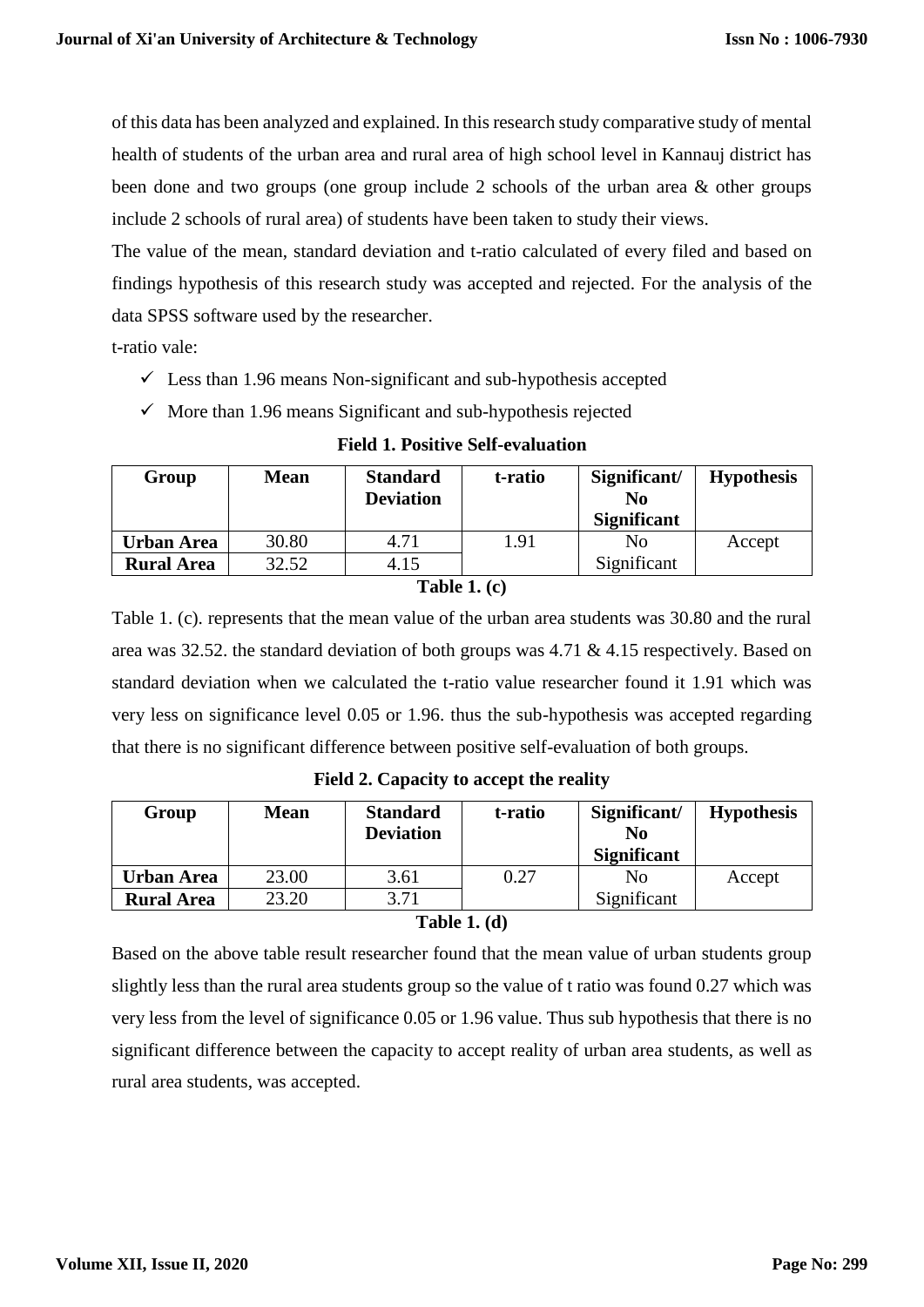|                   |       | <b>Deviation</b> |      | Significant/<br>No | <b>Hypothesis</b> |
|-------------------|-------|------------------|------|--------------------|-------------------|
|                   |       |                  |      | <b>Significant</b> |                   |
| Urban Area        | 34.68 | 3.39             | 0.77 | No                 | Accept            |
| <b>Rural Area</b> | 34.08 | 4.36             |      | Significant        |                   |

|  |  | <b>Field 3. Integration of personality</b> |
|--|--|--------------------------------------------|
|--|--|--------------------------------------------|

#### **Table 1. (e)**

Table 1. (e) shows that the mean value of urban area group and rural area group 34.68 and 34.08 respectively and the standard deviation was found 3.39 and 4.36. t ratio of both groups was 0.77 which was less than 1.96 or level of significance 0.05. so the sub-hypothesis was accepted that there is no difference between both groups about the integration of personality.

| Group             | <b>Mean</b> | <b>Standard</b><br><b>Deviation</b> | t-ratio | Significant/<br>N <sub>0</sub><br><b>Significant</b> | <b>Hypothesis</b> |
|-------------------|-------------|-------------------------------------|---------|------------------------------------------------------|-------------------|
| Urban Area        | 16.92       | 2.31                                | 1.38    | No                                                   | Accept            |
| <b>Rural Area</b> | 17.58       | 2.49                                |         | Significant                                          |                   |

#### **Table 1. (f)**

The t ration about autonomy was found 1.38 because the mean value of the urban area students 16.92 and rural area students 17.58 and the standard deviation was 2.31 and 2.49 respectively to the groups. Thus the t value of groups was less than the level of significance at 0.05 level or 1.96 so the sub-hypothesis was accepted related to autonomy about mental health.

**Field 5. Group-oriented attitudes**

| Group             | <b>Mean</b> | <b>Standard</b><br><b>Deviation</b> | t-ratio | Significant/<br>N <sub>0</sub><br><b>Significant</b> | <b>Hypothesis</b> |
|-------------------|-------------|-------------------------------------|---------|------------------------------------------------------|-------------------|
| <b>Urban Area</b> | 30.64       | 3.10                                | 0.78    | N <sub>0</sub>                                       | Accept            |
| <b>Rural Area</b> | 30.70       | 4.41                                |         | Significant                                          |                   |

# **Table 1. (g)**

Field 5 related with group-oriented attitudes of the students and the findings of the data tells that mean value (30.64) of the urban area student's group slightly less than the mean value of the 30.70 and the value of the standard deviation respectively 3.10 & 4.41. So the t-ratio value was 0.78 which was less than 1.96 or level of significance at 0.05 level. Sub hypotheses related to group-oriented attitudes accept and found that there is no difference in group-oriented attitudes of both groups.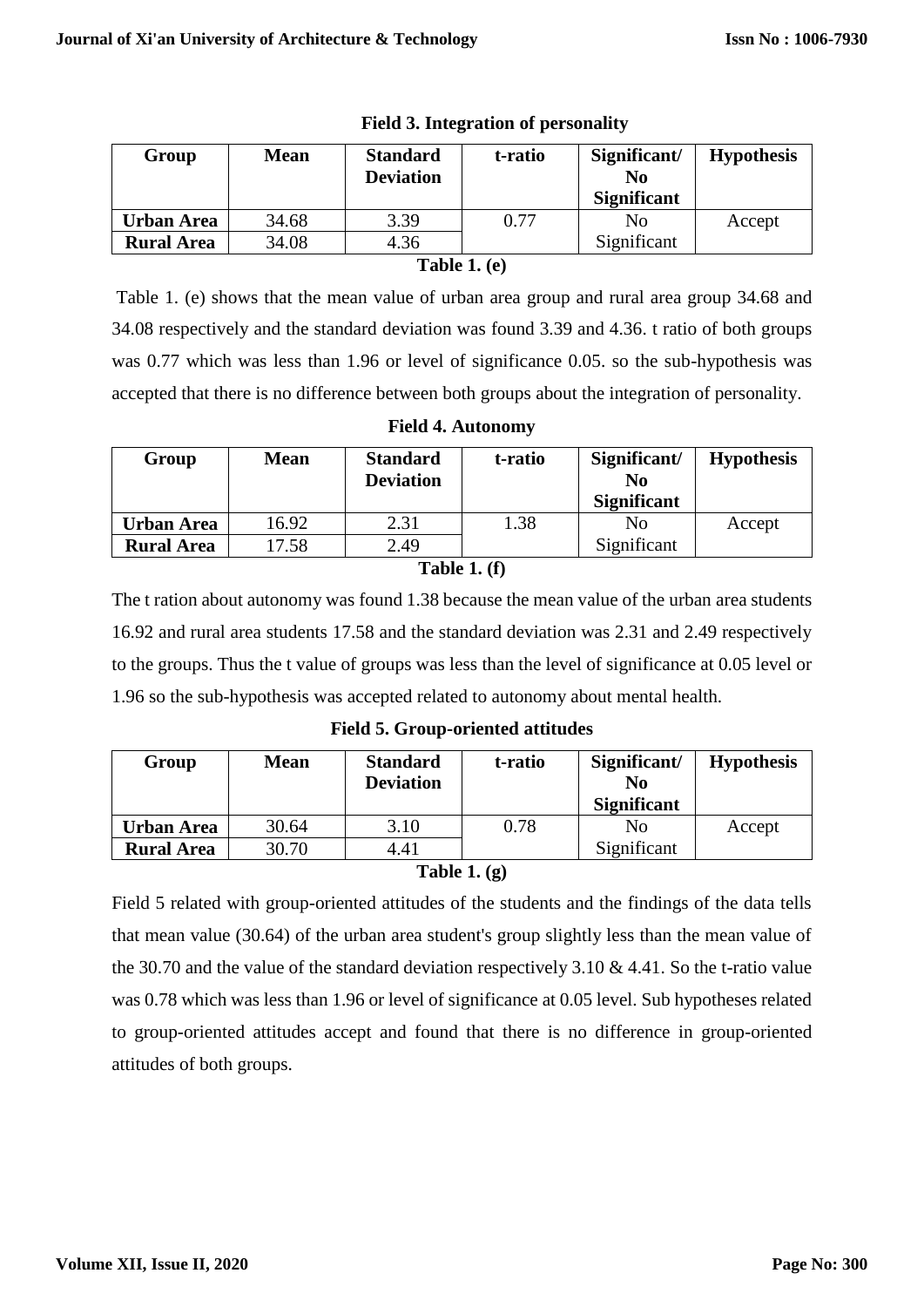|                   |       | <b>Deviation</b> |      | N <sub>0</sub><br><b>Significant</b> |        |
|-------------------|-------|------------------|------|--------------------------------------|--------|
| <b>Urban Area</b> | 29.62 | 3.58             | 0.11 | No                                   | Accept |
| <b>Rural Area</b> | 29.70 | 3.34             |      | Significant                          |        |

**Field 6. Environmental competence**

#### **Table 1. (h)**

According to table 1.6, the mean under the area of environmental adjustment in the mental health of students of the urban area of the secondary school was 29.62. and the mean of students in the rural area was 29.70. their standard deviation was respectively 3.58 and 3.34. On extracting t-ratio, 0.11 came which was much less than 1.96 at significant level 0.05. therefore, sub-hypothesis of this research study was accepted that no meaningful difference has been found in secondary level schools of urban area and rural area students towards environmental adjustment.

**Field 7. Evaluation of total mental health**

| Group             | <b>Mean</b> | <b>Standard</b><br><b>Deviation</b> | t-ratio | Significant/<br>N <sub>0</sub><br><b>Significant</b> | <b>Hypothesis</b> |
|-------------------|-------------|-------------------------------------|---------|------------------------------------------------------|-------------------|
| Urban Area        | 165.60      | 14.00                               | .14     | N <sub>0</sub>                                       | Accept            |
| <b>Rural Area</b> | 69.00       | 15.57                               |         | Significant                                          |                   |
|                   |             | .                                   | $\sim$  |                                                      |                   |

#### **Table 1. (i)**

The above-given table shows that the mean of total mental of students of the urban area of the secondary school and students of the rural area was respectively 165.60 and 169.00. Similarly, the standard deviation of students of the urban area was 14.00 and 15.57 of rural area students. T-ratio was found 1.14 on a calculation which was less than 1.96 at 0.05 level of significance. Therefore, the null hypothesis of this research study accepted that it is no significant difference in the overall mental health of the secondary school level of the urban area and rural area students.

# **CONCLUSION**

There is essential to analyze and explanation of data after the collection in any new research work because without it, impossible to get the conclusion of the research. After the explanation and analysis of data, the researcher found results and findings of this study which are given below.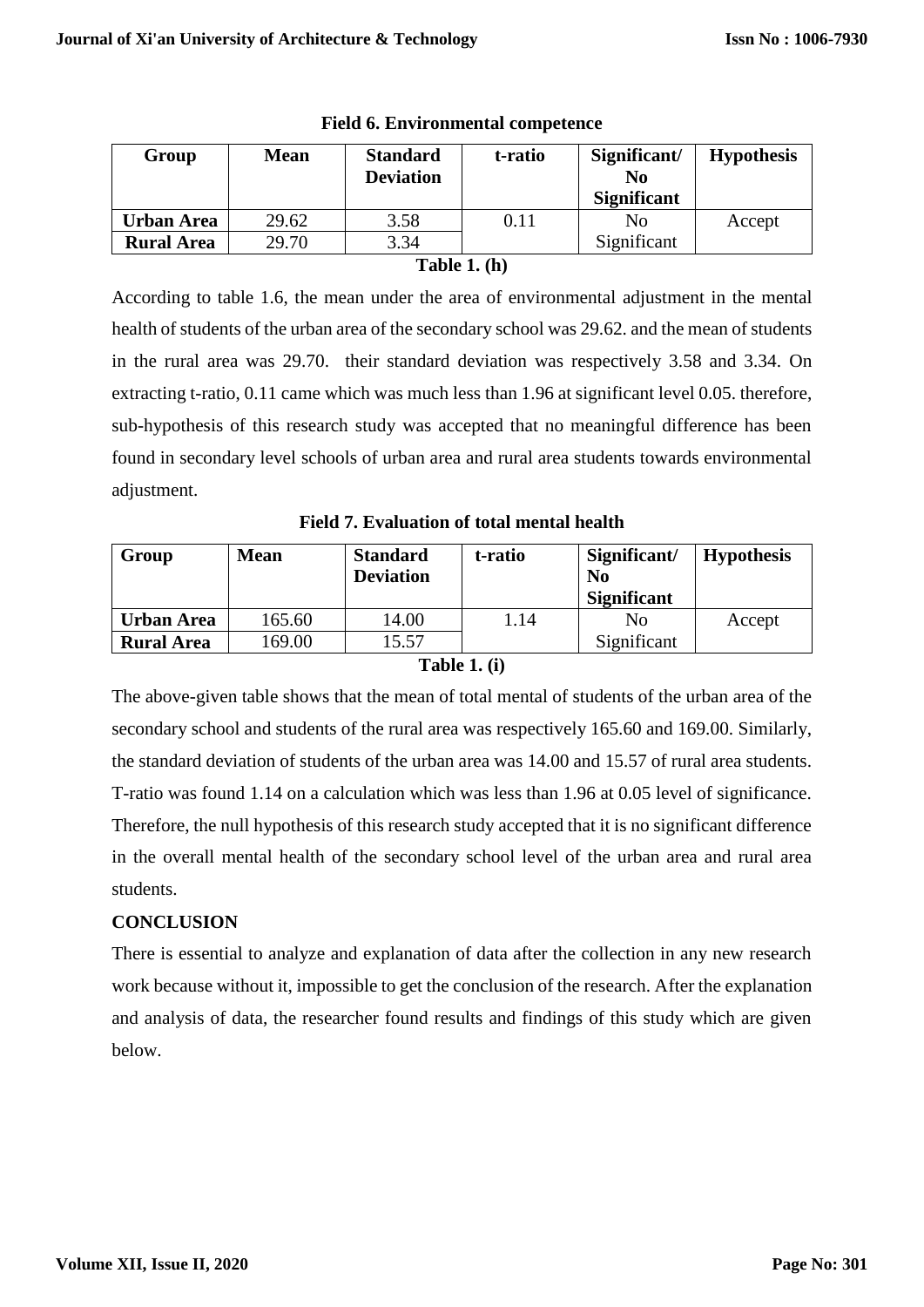| Group                   | Field 1 | <b>Field 2</b> | <b>Field 3</b> | <b>Field 4</b> | Field 5 | Field 6 | <b>Overall</b> |
|-------------------------|---------|----------------|----------------|----------------|---------|---------|----------------|
| <b>Urban</b>            | 30.80   | 23.00          | 34.68          | 16.92          | 30.64   | 29.62   | 165.60         |
| Area                    |         |                |                |                |         |         |                |
| <b>Students</b>         |         |                |                |                |         |         |                |
| <b>Rural</b>            | 32.52   | 23.20          | 34.08          | 17.58          | 30.70   | 29.70   | 169.00         |
| area<br><b>Students</b> |         |                |                |                |         |         |                |

#### **Findings of Mean**

**Table 1. (j)**

# **Findings of t-ratio:**

| <b>Field</b>   | ж.         | -                                          | ັ                                             |      | ັ    | υ     | <b>Overall</b> |  |  |  |
|----------------|------------|--------------------------------------------|-----------------------------------------------|------|------|-------|----------------|--|--|--|
| t-ratio        | 1. <i></i> | $\bigcap$<br>$\mathbf{U} \cdot \mathbf{L}$ | $\overline{a}$<br>$\mathsf{U}$ . $\mathsf{I}$ | 1.38 | 0.78 | v. 11 | 1.14           |  |  |  |
| Table 1. $(k)$ |            |                                            |                                               |      |      |       |                |  |  |  |

Based on findings obtained from mean and t-ratio, it can be said that there is no significant difference in the mental health of students of secondary school level of the urban area and rural area. Based on which it can be said that the mental health of urban and rural areas does not have special effects and differences. If children are provided with a healthy environment in schools, then urban and rural areas will not have much effect because it is a mental condition that is affected by working conditions. Hence it affects both equally.

# **References**

- Akhani Panna, Rathi Nanda & Nath Pooja, (2003), Pachi Journal of Psycho cultural dimensions P.P.C.R.A. MEERUT Vol. 19, pp- 51-55.
- Bhargava Rakhi & Qureshi Anjum, (2006) Pachi Journal of Psycho cultural dimensions P.P.C.R.A. MEERUT 2006, 22 (1) 35-39.
- Celine, T. M., & Antony, J. (2014). A study on mental disorders: a 5-year retrospective study. Journal of family medicine and primary care, 3(1), 12.
- Carmines, E. G., & Zeller, R. A. (1979). *Quantitative Applications in the Social Sciences: Reliability and validity assessment*. Thousand Oaks, CA: SAGE Publications, Inc. DOI: 10.4135/9781412985642.
- Caron, Jean & Liu, A. (2010). A descriptive study of the prevalence of psychological distress and mental disorders in the Canadian population: comparison between low-income and non-low-income populations. Chronic diseases in Canada. 30. Pp-84-94.
- Ferdous, Shahrina & Rahman, Arifa. (2016). Comparative Study on Exploring General Mental Health of University Learners. International Journal of Science and Research. Volume 5.
- Field, A. P. (2005). Discovering statistics using SPSS, Sage Publications Inc.